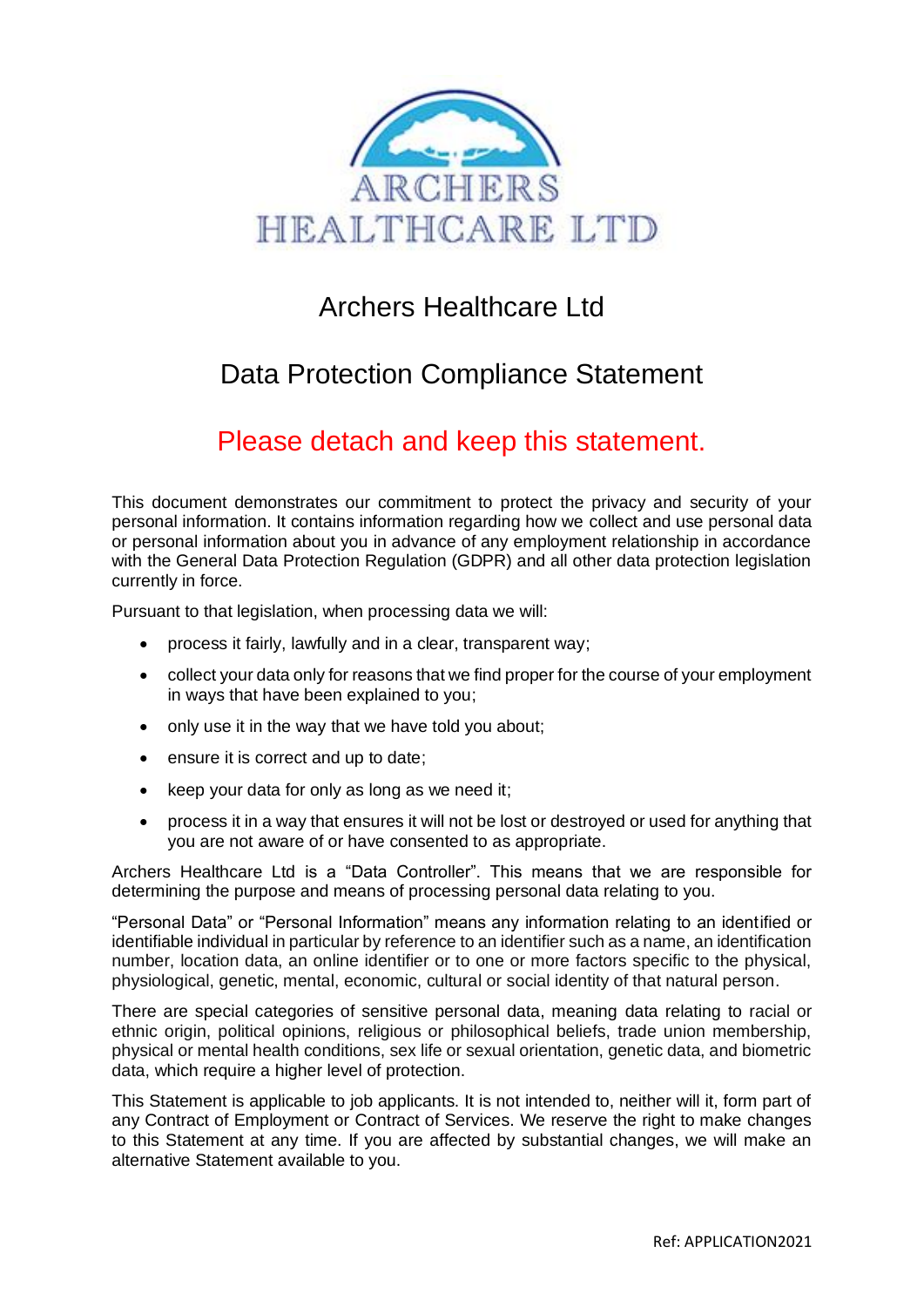Where you are successful in your application and are appointed to a position, you will receive details of our Data Protection Compliance Statement (Privacy Notice) for Employees, Workers and Contractors.

# **DETAILS OF INFORMATION WE WILL HOLD ABOUT YOU**

The list below identifies the kind of data that we will process about you during the application process:

- personal contact details such as name, title, addresses, telephone numbers and personal email addresses;
- date of birth;
- gender;
- your photograph;
- marital status and dependents;
- information included on your CV including references, education history and employment history;
- documentation relating to your right to work in the UK;
- national insurance number;
- copy of driving licence;
- evidence of qualifications or professional memberships.

The following list identifies the kind of data that we will process and which falls within the scope of special categories of more sensitive personal information:

- information relating to your race or ethnicity, religious beliefs, and sexual orientation;
- information about your health including any medical conditions and disabilities;
- information about criminal convictions and offences;
- genetic information and biometric data.

# **HOW WE COLLECT YOUR PERSONAL INFORMATION**

Your personal information is obtained through the application and recruitment process. This may be directly from candidates, via an employment agency or via a third party who undertakes background checks. We may occasionally request further information from third parties, including but not limited to previous employers, credit reference agencies or other background check agencies. This request may be for any further personal information that may be collected in the course of job-related activities throughout the period of you working for us in the event you become an employee.

#### **PROCESSING INFORMATION ABOUT YOU**

We will only administer personal information in accordance with the lawful bases for processing. At least one of the following will apply when we process personal data:

#### • **Consent**

You have given clear consent for us to process your personal data for a specific purpose.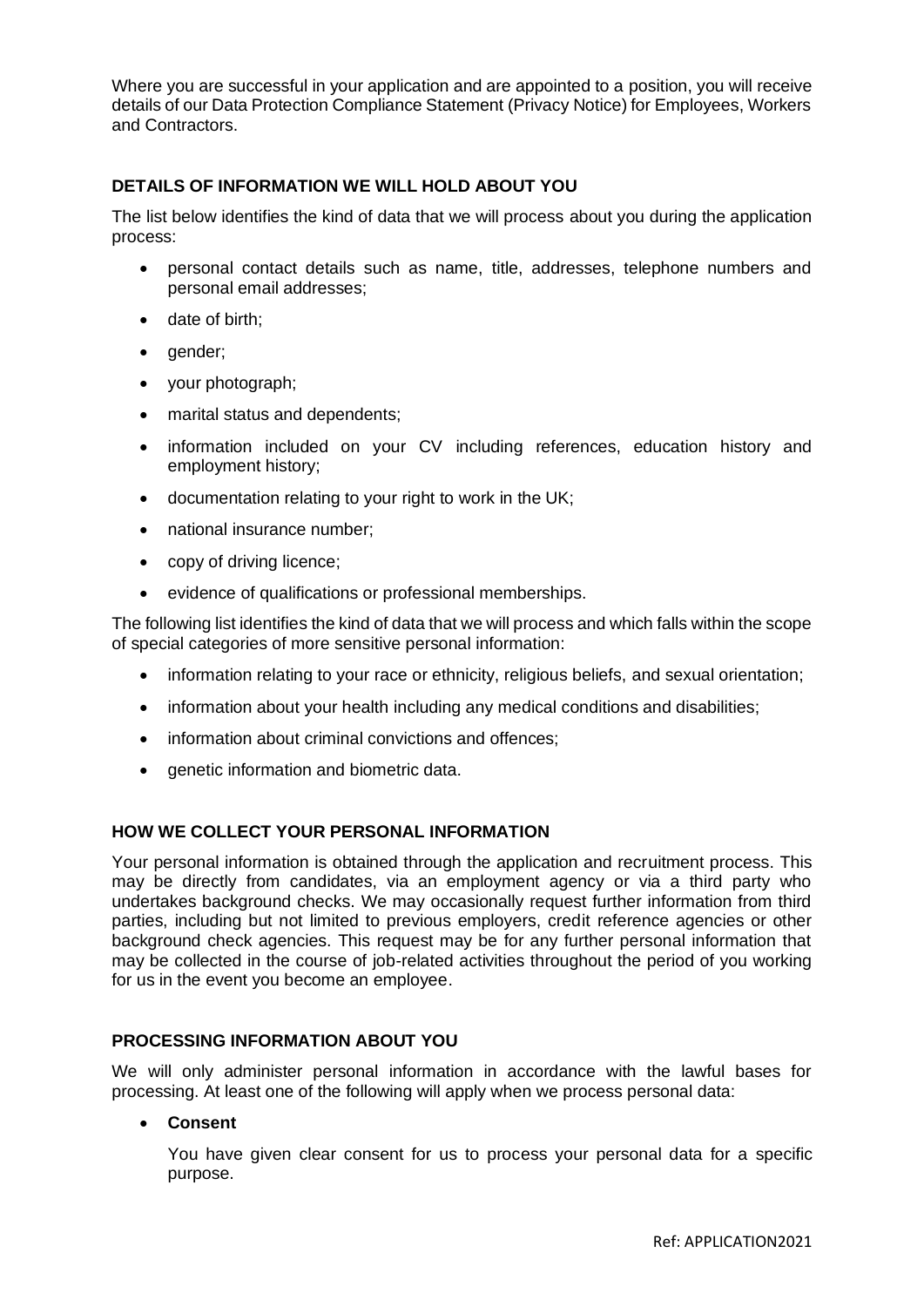# • **Contract**

The processing is necessary for a Contract we have with you, or because we have asked you to take specific steps before entering into a Contract.

# • **Legal Obligation**

The processing is necessary for us to comply with the law, not including contractual obligations.

# • **Vital Interests**

The processing is necessary to protect someone's life.

# • **Public Task**

The processing is necessary for us to perform a task in the public interest or for our official functions, and the task or function has a clear basis in law.

# • **Legitimate Interests**

The processing is necessary for our legitimate interests or the legitimate interests of a third party, unless there is a good reason to protect your personal data which overrides those legitimate interests.

# **LAWFUL BASIS FOR PROCESSING YOUR PERSONAL INFORMATION**

We consider that the basis for which we will process the data contained in the list above is to enable us to consider whether we may wish to or to prepare for entering into a Contract or Agreement with you and to enable us to comply with our legal obligations. Occasionally, we may process personal information about you to pursue legitimate interests of our own or those of third parties, provided there is no good reason to protect your interests and your fundamental rights do not override those interests.

The circumstances in which we will process your personal information are listed below:

- making a decision about your recruitment or appointment;
- making decisions about terms and conditions, salary and other benefits;
- checking you are legally entitled to work in the UK;
- assessing qualifications for a particular job or task;
- education, training and development requirements;
- complying with health and safety obligations;
- preventing fraud;
- in order to fulfil equal opportunity monitoring or reporting obligations.

There may be more than one reason to validate the reason for processing your personal information.

# **LAWFUL BASIS FOR PROCESSING SPECIAL CATEGORIES OF SENSITIVE DATA**

Special categories of particularly sensitive personal information require higher levels of protection. We need to have further justification for collecting, storing and using this type of personal information. We may process special categories of personal information in the following circumstances:

• **Consent**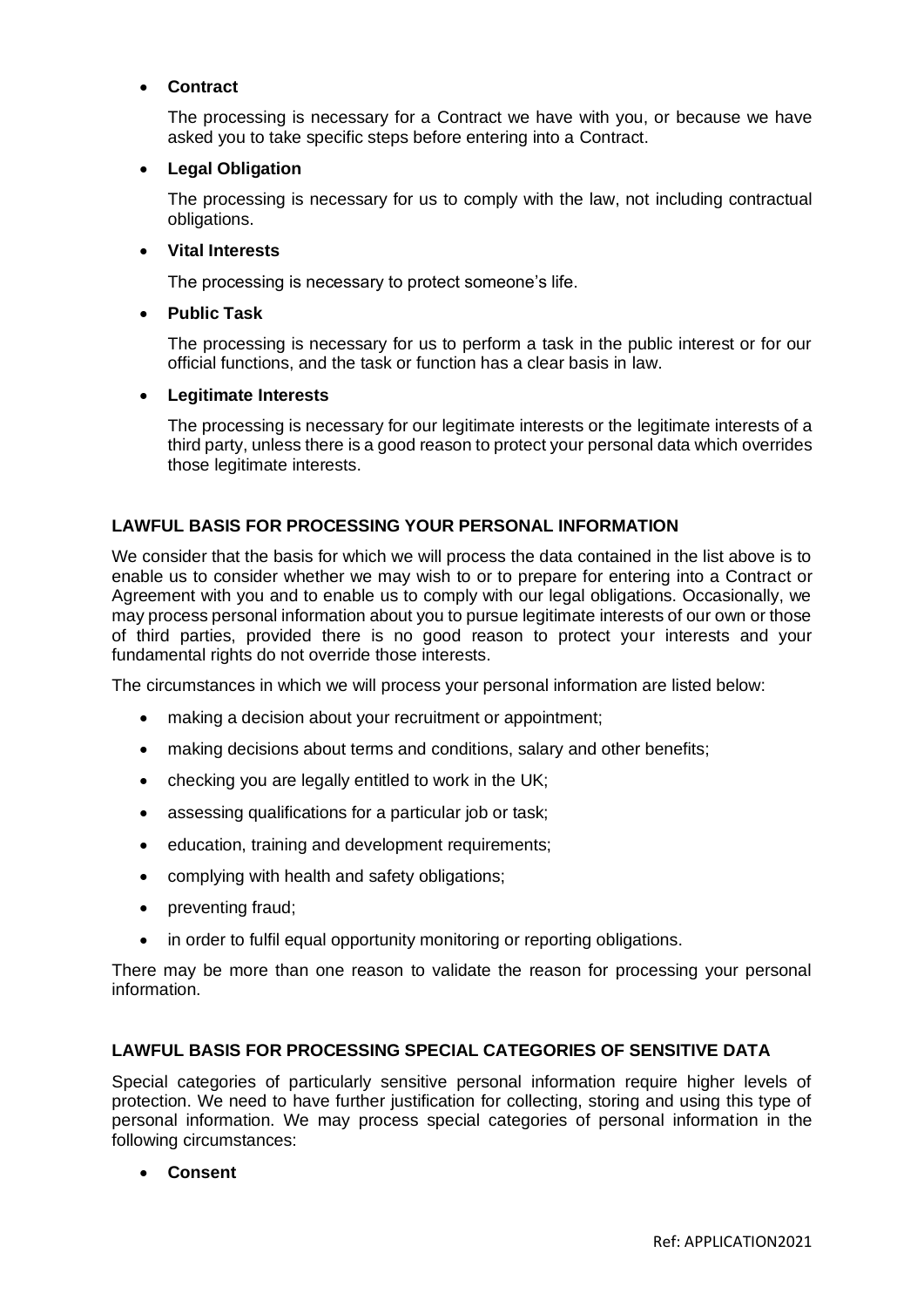You have given clear consent for us to process your personal data for a specific purpose.

#### • **Contract**

The processing is necessary for a Contract we have with you, or because we have asked you to take specific steps before entering into a Contract.

#### • **Legal Obligation**

The processing is necessary for us to comply with the law, not including contractual obligations and meets the obligations under our Data Protection Policy.

#### • **Vital Interests**

The processing is necessary to protect someone's life.

#### • **Public Task**

The processing is necessary for us to perform a task in the public interest or for our official functions, and the task or function has a clear basis in law, and meets the obligations under our Data Protection Policy.

#### • **Legitimate Interests**

The processing is necessary for our legitimate interests or the legitimate interests of a third party, unless there is a good reason to protect your personal data which overrides those legitimate interests.

Occasionally, special categories of data may be processed where you are not capable of giving your consent, where you have already made the information public or in the course of legitimate business activities or legal obligations and in line with the appropriate safeguards.

Examples of the circumstances in which we will process special categories of your particularly sensitive personal information are listed below. This list is non-exhaustive:

- in order to protect your health and safety in the workplace;
- to assess your physical or emotional fitness to work;
- to determine if reasonable adjustments are needed or are in place;
- in order to fulfil equal opportunity monitoring or reporting obligations.

Where appropriate, we may seek your written authorisation to process special categories of data. Upon such an occasion, we will endeavour to provide full and clear reasons at that time in order for you to make an informed decision. In any situation where consent is sought, please be advised that you are under no contractual obligation to comply with a request. Should you decline to consent, you will not suffer a detriment.

# **INFORMATION ABOUT CRIMINAL CONVICTIONS**

We will only collect criminal convictions data where it is appropriate given the nature of your role and where the law permits us. This data will usually be collected at the recruitment stage; however, it may also be collected during your engagement should you be successful. We may process such information to protect yours or someone else's interests and you are not able to give your consent or we may process such information in cases where you have already made the information public. Where we process information regarding criminal convictions we will adhere to the guidelines currently in force regarding data security and data retention as determined by the appropriate governing body.

We do not anticipate that we will process information about criminal convictions.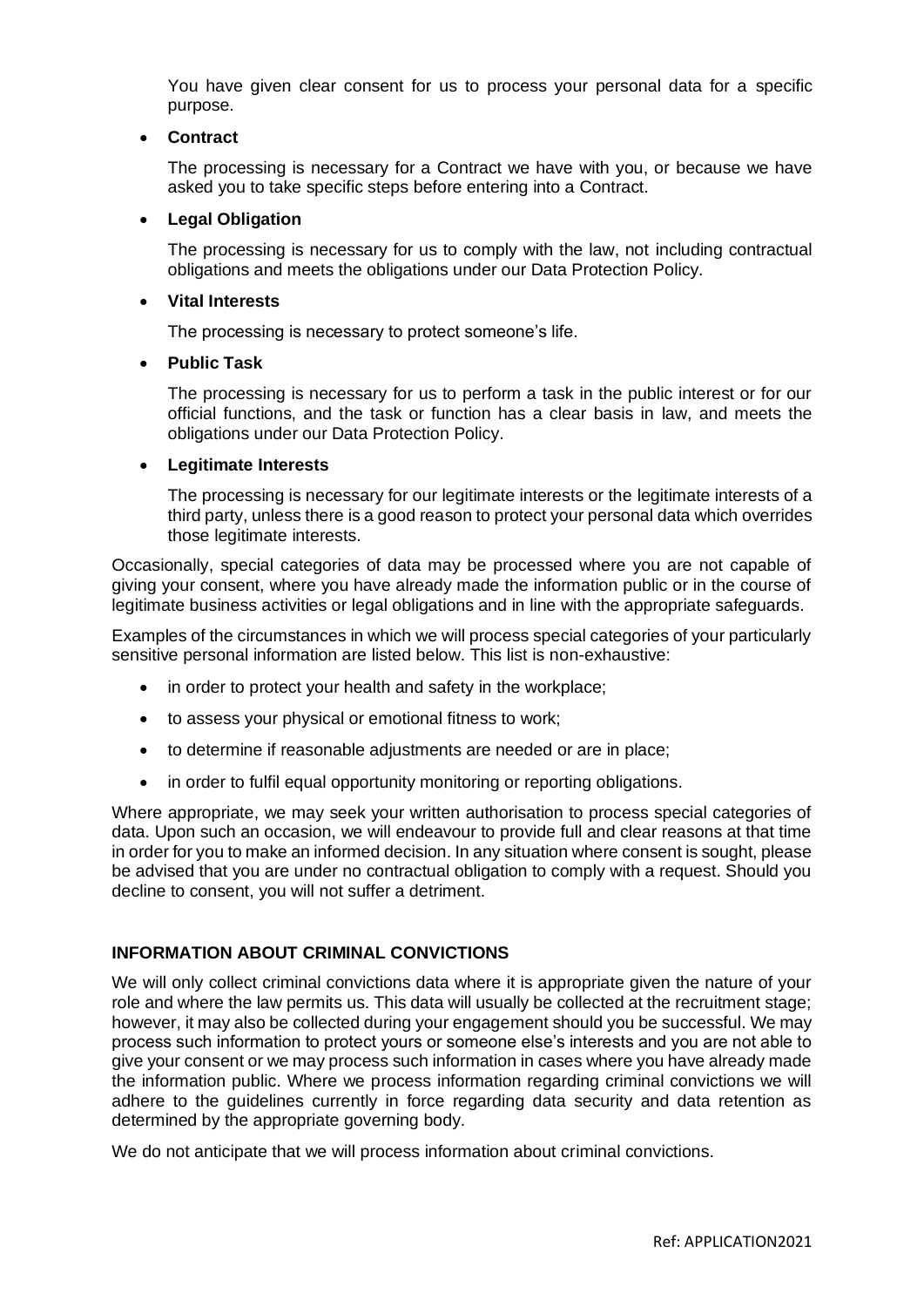### **AUTOMATED DECISION-MAKING**

We do not anticipate that any of our decisions will occur without human involvement.

#### **SHARING DATA**

Your data will be shared with individuals in our employment it is necessary for them to undertake their duties with regard to recruitment. This includes the HR department, those who are responsible for screening your application and interviewing you, and the IT department. It may be necessary for us to share your personal data with a third party or third party service provider including but not limited to contractors, agents or other associated or group companies within, or outside of, the European Union (EU). Data sharing may arise due to a legal obligation, as part of the performance of a Contract or in situations where there is another legitimate interest including a legitimate interest of a third party to do so. The list below identifies which activities are carried out by third parties on our behalf:

- payroll;
- pension providers or administrators;
- IT services;
- legal advisors;
- security:
- insurance providers.

Data may be shared with third parties in the following circumstances:

- in relation to the maintenance support and/or hosting of data;
- to adhere with a legal obligation;
- in the process of obtaining advice and help in order to adhere with legal obligations.

If data is shared, we expect third parties to adhere and comply with the GDPR and protect any data of yours that they process. We do not permit any third parties to process personal data for their own reasons. Where they process your data, it is for a specific purpose according to our instructions.

We do not anticipate that we will transfer data to other countries.

#### **DATA SECURITY**

As part of our commitment to protecting the security of any data we process, we have put the following measures in place:

- nominated Tracey Catlin Registered Manager as a Data Protection Officer;
- implemented a Data Protection Policy within the Handbook.

If you would like further details, please contact the Data Protection Officer.

In addition, we have put further security measures in place to avoid data from being accessed, damaged, interfered with, lost, stolen or compromised. In cases of a breach or suspected breach of data security, you will be informed as will any appropriate regulator in accordance with our legal obligations. Any data that is shared with third parties is restricted to those who have a business need in accordance with our guidance and the duty of confidentiality.

#### **DATA RETENTION**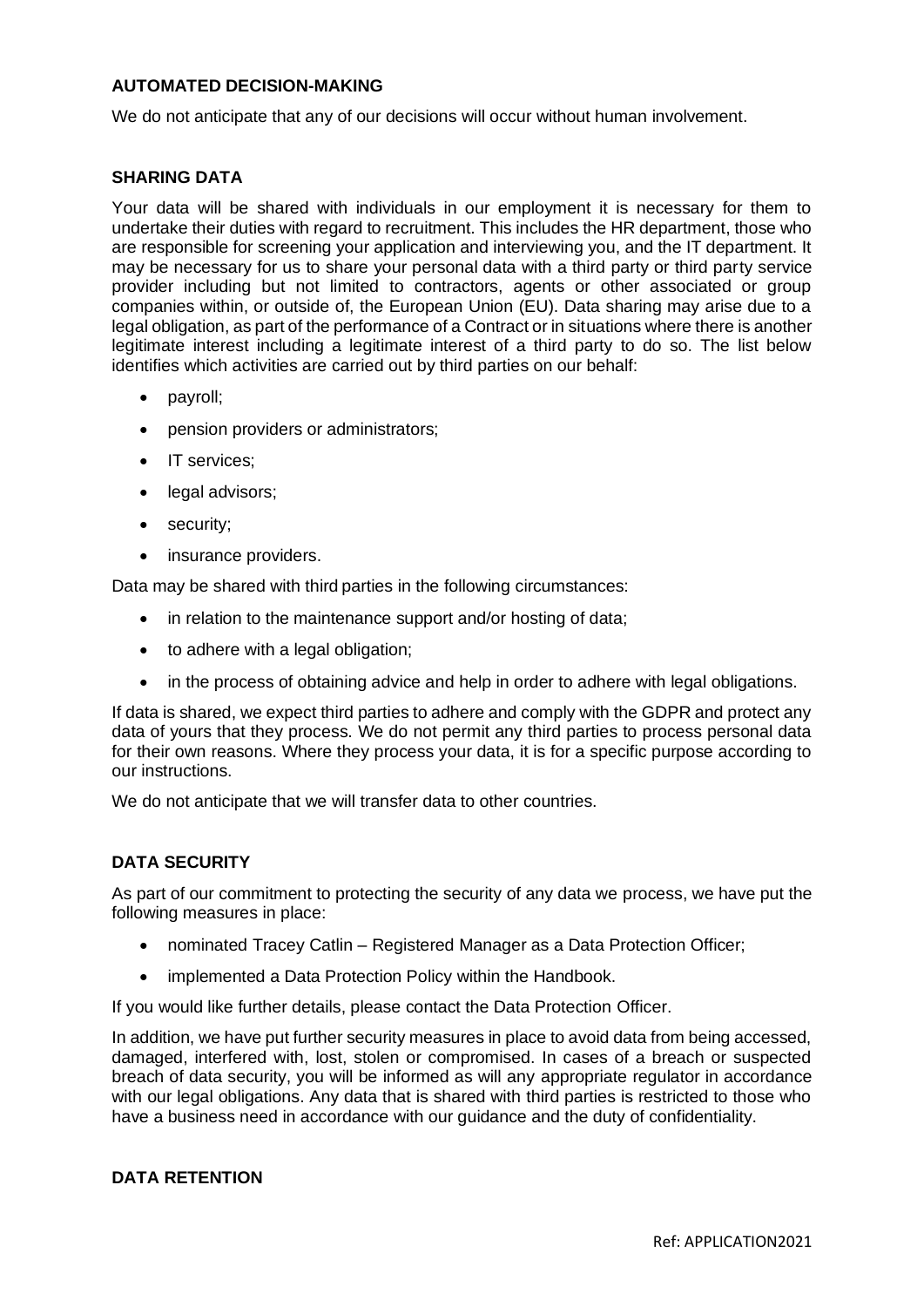We anticipate that we will retain your data as part of the recruitment process for no longer than is necessary for the purpose for which it was collected. We will keep your data for 12 months.

We have given consideration to the following in order to decide the appropriate retention period:

- Quantity;
- Nature;
- Sensitivity;
- Risk of harm;
- Purpose for processing;
- Legal obligations.

If your application is not successful and we have not sought consent or you have not provided consent upon our request to keep your data for the purpose of future suitable job vacancies, we will keep your data for 6 months once the recruitment exercise ends.

If we have sought your consent to keep your data on file for future job vacancies and you have provided consent, we will keep your data for 12 months once the recruitment exercise ends. At the end of this period, we will delete or destroy your data unless you have already withdrawn your consent to our processing of your data, in which case it will be deleted or destroyed upon your withdrawal of consent. At the end of the retention period, upon conclusion of any Contract or Agreement we may have with you, or until we are no longer legally required to retain it, it will be reviewed and deleted unless there is some special reason for keeping it. Occasionally, we may continue to use data without further notice to you. This will only be the case where any such data is anonymised and you cannot be identified as being associated with that data. If your application is successful, your data will be kept and transferred to the systems we administer for employees. We have a separate Data Protection Compliance Statement (Privacy Notice) for Employees, Workers and Contractors which will be provided to you when applicable.

# **YOUR RIGHTS IN RELATION TO YOUR DATA**

We commit to ensure that any data we process is correct and up to date. It is your obligation to make us aware of any changes to your personal information. In some situations, you may have the:

• **Right to be informed.**

This means that we must tell you how we use your data, and this is the purpose of this privacy notice.

#### • **Right to request access.**

You have the right to access the data that we hold on you. To do so, you should make a subject access request.

# • **Right to request correction.**

If any data that we hold about you is incomplete or inaccurate, you are able to require us to correct it.

• **Right to request erasure.**

If you would like us to stop processing your data, you have the right to ask us to delete it from our systems where you believe there is no reason to continue processing it.

• **Right to object to the inclusion of any information.**